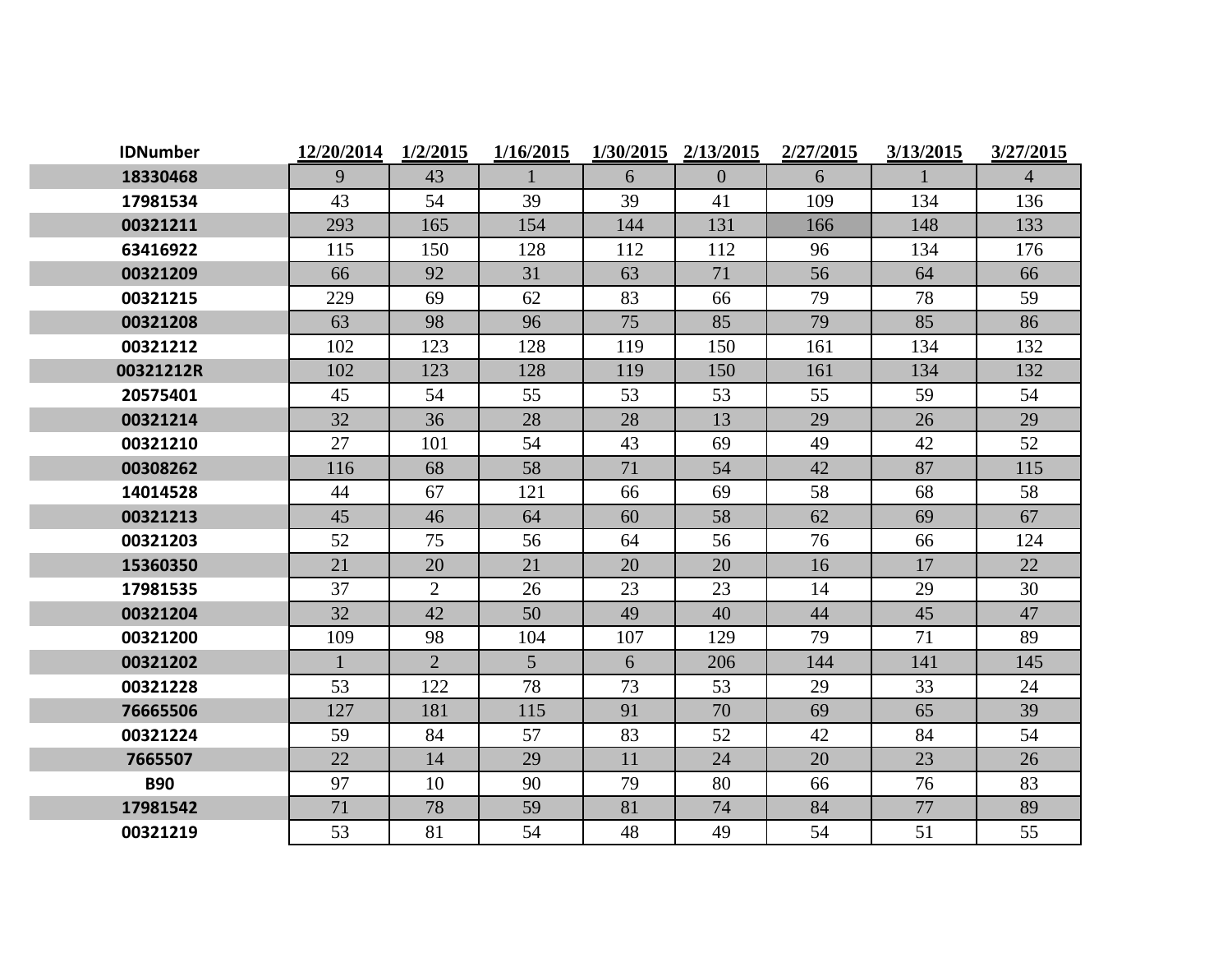| <b>IDNumber</b> | 12/20/2014 1/2/2015 |                | 1/16/2015    |      | 1/30/2015 2/13/2015 | 2/27/2015      | 3/13/2015      | 3/27/2015      |       |
|-----------------|---------------------|----------------|--------------|------|---------------------|----------------|----------------|----------------|-------|
| 00321217        | 39                  | 52             | 50           | 30   | 30                  | 36             | 38             | 47             |       |
| 00321207        | 114                 | 331            | 157          | 164  | 198                 | 97             | 119            | 241            |       |
| 00321206        | 35                  | 30             | 41           | 38   | 45                  | 35             | 38             | 42             |       |
| 00321205        | 85                  | 98             | 113          | 99   | 99                  | 96             | 97             | 101            |       |
| 15819940        | 132                 | 125            | 129          | 126  | 131                 | 129            | 126            | 134            |       |
| 00321218        | 43                  | 56             | 81           | 86   | 62                  | 102            | 89             | 103            |       |
| 15819941        | 85                  | 101            | 139          | 84   | 83                  | 76             | 79             | 81             |       |
| 14449781        | 966                 | 76             | 70           | 63   | 60                  | 64             | 57             | 59             |       |
| 14449781R       | 966                 | 76             | 70           | 63   | 60                  | 64             | 57             | 59             |       |
| 15819942        | 83                  | 178            | 88           | 158  | 146                 | 117            | 231            | 123            |       |
| 321216          | 65                  | 89             | 44           | 76   | 134                 | 80             | 69             | 93             |       |
| 17981541        | 96                  | 42             | 36           | 74   | 63                  | 74             | 24             | 94             |       |
| 14449733        | 131                 | 69             | 73           | 119  | 154                 | 136            | 154            | 124            |       |
| 58553719        | 129                 | 112            | 57           | 114  | 138                 | 138            | 139            | 139            |       |
| 00321201        | 91                  | 117            | 88           | 184  | 196                 | 149            | 164            | 144            |       |
| <b>B50</b>      | 80                  | 92             | 46           | 66   | 98                  | 83             | 86             | 85             |       |
| 21005458        | 80                  | 75             | 49           | 66   | 96                  | 80             | 66             | 381            |       |
| 21005455        | None                | None           | None         | None | None                | None           | None           | None           |       |
| 21005454        | 123                 | 17             | 13           | 11   | 13                  | 11             | 18             | 11             |       |
| 00321223        | 136                 | 14             | 78           | 129  | 120                 | 51             | 99             | 145            |       |
| <b>M80</b>      | 37                  | 249            | 170          | 104  | 151                 | 168            | 181            | 155            |       |
|                 |                     |                |              |      |                     |                |                |                |       |
| 18330467        | 37                  | 33             | 41           | 44   | 40                  | 52             | 36             | 39             |       |
| <b>M00</b>      | 109                 | 148            | 69           | 54   | 53                  | 63             | 68             | 56             |       |
| <b>M01</b>      | 20                  | 14             | $\mathbf{1}$ | 3    | 3                   | $\overline{4}$ | $\overline{4}$ | $\overline{4}$ |       |
| <b>B05</b>      | $\overline{2}$      | 3              | 62           | 14   | 1                   | 83             | 184            | 284            | $***$ |
| <b>B05R</b>     | $\overline{2}$      | $\overline{3}$ | 62           | 14   | $\mathbf{1}$        | 83             | 184            | 284            | $***$ |
| M10             | 81                  | 109            | 73           | 74   | 89                  | 86             | 77             | 63             |       |
| 17981539        | 111                 | 122            | 116          | 120  | 127                 | 125            | 119            | 130            |       |
| 17981539R       | 111                 | 122            | 116          | 120  | 127                 | 125            | 119            | 130            |       |
| <b>B25</b>      | 45                  | 138            | 73           | 120  | 101                 | 107            | 114            | 102            |       |